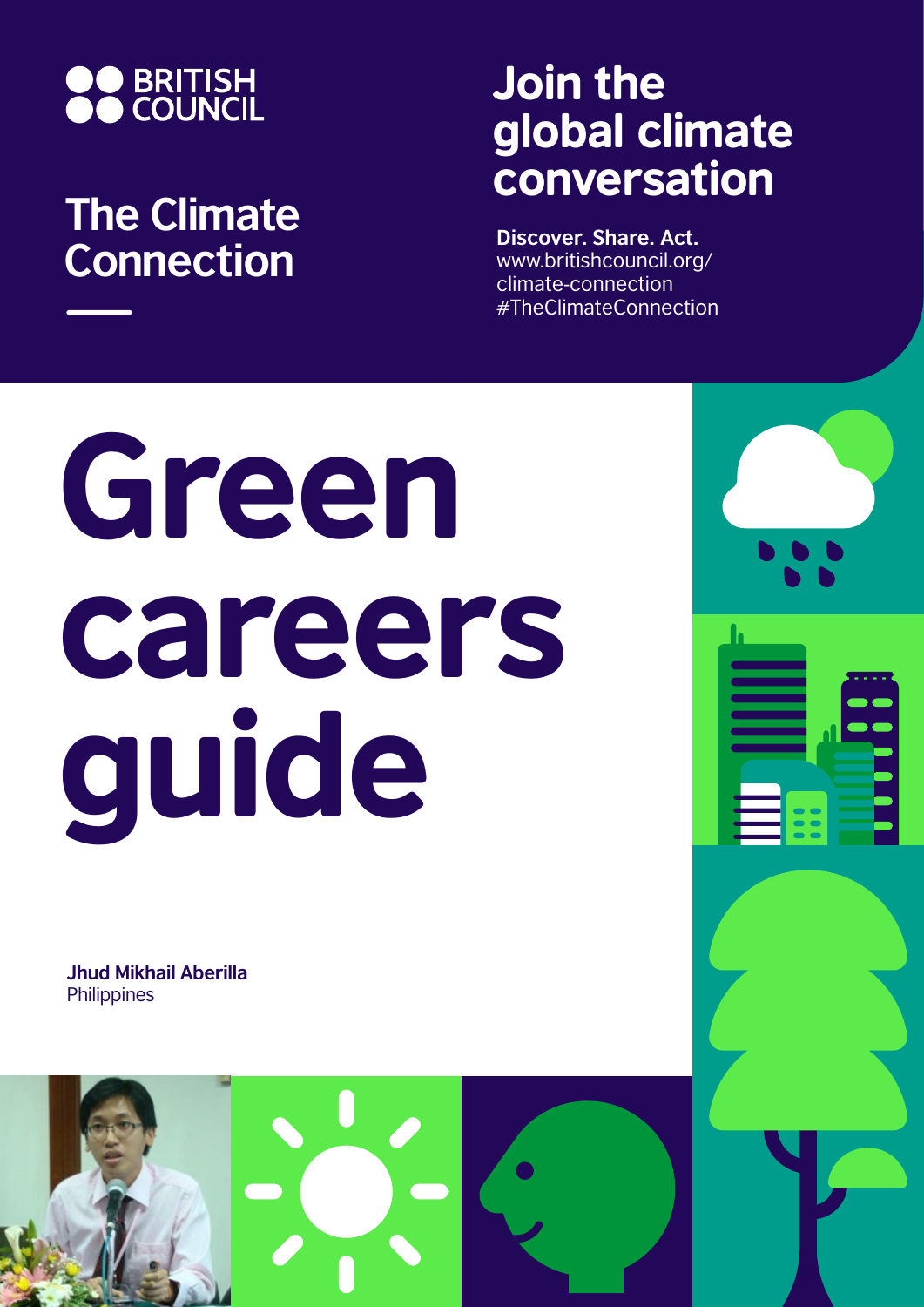### Jhud Mikhail Aberilla University of the Philippines Diliman

#### **COP 26: Youth Engagement – Green Jobs**

In 2017, I was fortunate to be granted a Newton PhD scholarship to purse a degree in Environment and Sustainable Technology at the University of Manchester. I finished in 2020 with a thesis on the sustainability assessment of synergistic generation of energy and water supply in remote communities.

My interest in this research space started when I first learned about environmental science in high school and the challenges human society faces because of our activities. During my undergraduate study, I continued to learn more about the engineering solutions that are being applied to address environmental issues. However, as I progressed in my education and career, I recognised that technology alone cannot solve the biggest challenge we face: climate change.

Climate change matters to each one of us since all of the resources and services that we enjoy from nature are strongly affected by the dynamics of the climate. As a citizen of a developing and archipelagic country, I have experienced first-hand the impacts of rapid accumulation of greenhouse gases in the atmosphere. Stronger and more frequent storms hinder the development of communities, especially those who have very little to start with.



Hence, I proposed my thesis topic with the aim of finding sustainable solutions to energy and water access that do not contribute to climate change while being resilient against its effects. The skills I gained during my studies enabled me to be aware of the complexity of climate change while also honing my abilities to communicate with key stakeholders. As a researcher, I have aligned my research agenda towards collaborative and integrated solutions to climate change and other sustainable development goals.

I am very grateful to the support that the British Council and the Philippine Commission on Higher Education has given to my education and career development. The mentoring of my supervisors and the vibrant research community in Manchester have encouraged me further to pursue a career in sustainable engineering. Being part of public engagement activities, especially those involving science communication, has shown me that we can achieve much more especially in Philippines where discussions on sustainability are not as widespread as in the UK.

#TheClimateConnection www.britishcouncil.org/climate-connection